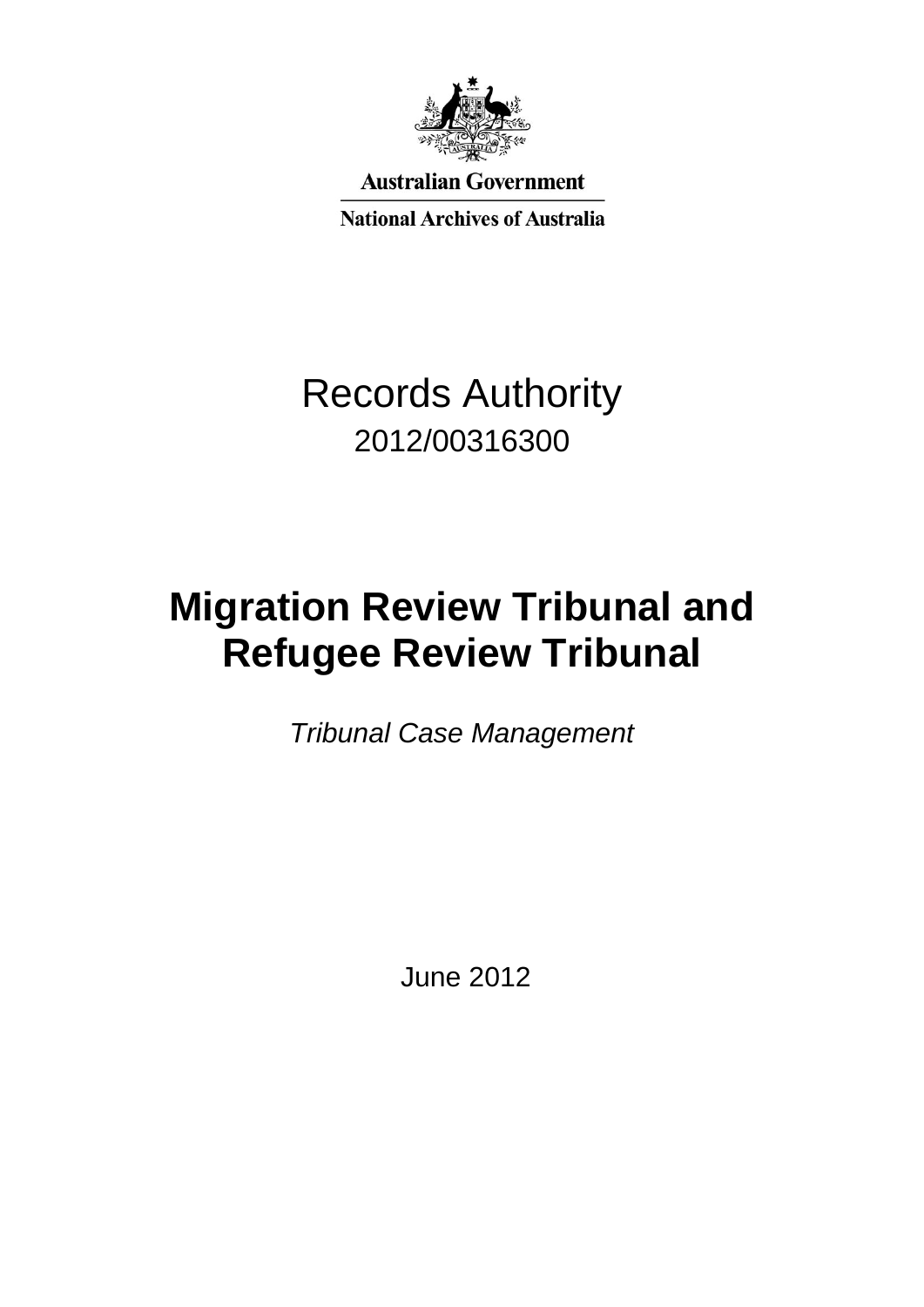#### **CONTENTS**

|                      | $\overline{\mathbf{3}}$ |
|----------------------|-------------------------|
|                      |                         |
| AUTHORISATION NATION | 5                       |
|                      |                         |

© Commonwealth of Australia 2012

This work is copyright. Apart from any use as permitted under the *Copyright Act 1968,* no part may be reproduced by any process without prior written permission from the National Archives of Australia. Requests and inquiries concerning reproduction and rights should be directed to the Publications Manager, National Archives of Australia, PO Box 7425, Canberra Mail Centre ACT 2610, Australia.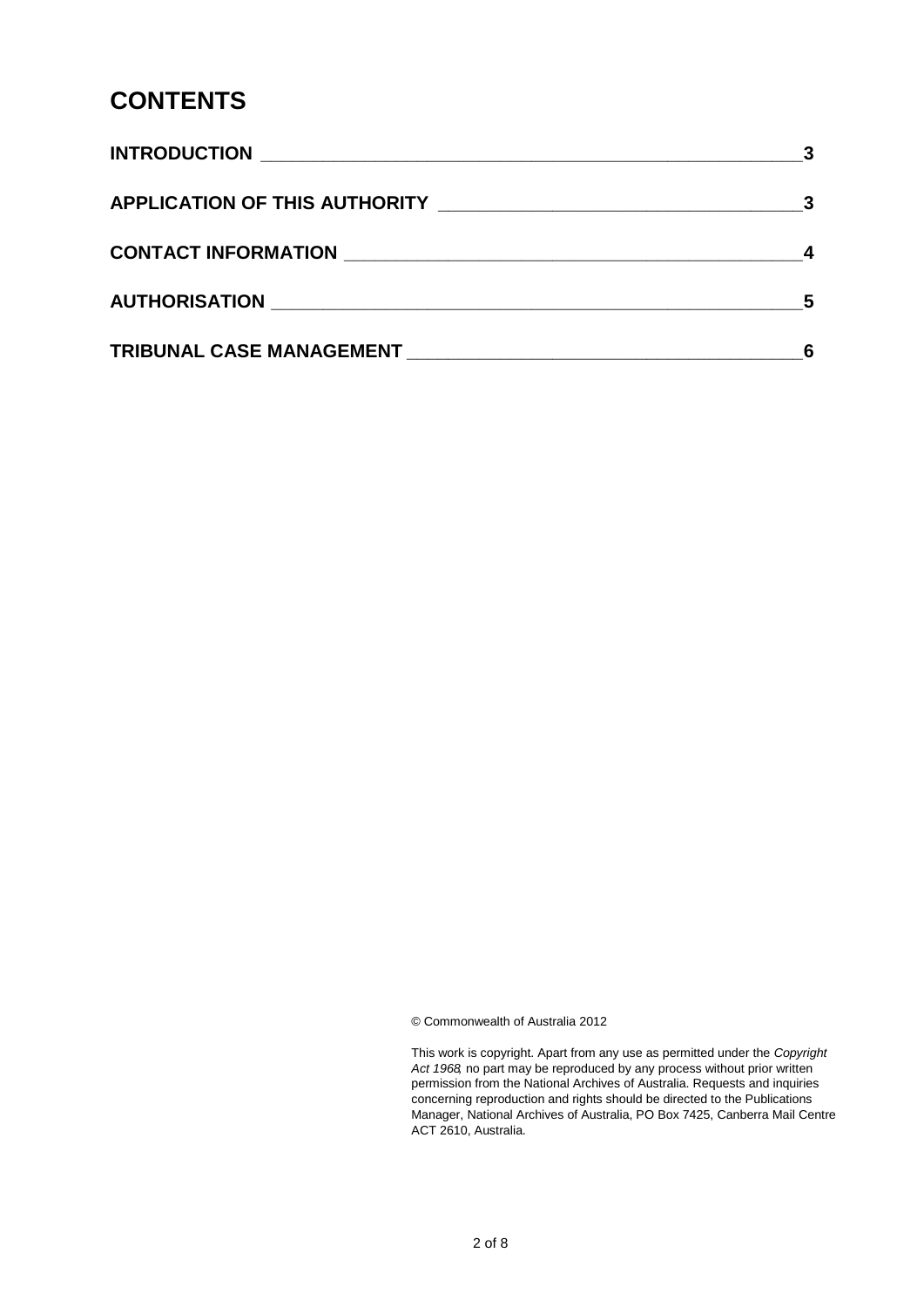### **INTRODUCTION**

The Migration Review Tribunal and Refugee Review Tribunal (MRT-RRT) and the National Archives of Australia have developed this Records Authority to set out the requirements for keeping or destroying records for the core business areas of Tribunal Case Management. It represents a significant commitment on behalf of the MRT-RRT to understand, create and manage the records of its activities.

This Authority is based on the identification and analysis of the business of the MRT-RRT. It takes into account the agency's legal and organisational records management requirements, and the interests of stakeholders, the agency and the National Archives of Australia.

The Authority sets out those records that need to be retained as national archives and specifies the minimum length of time that temporary records need to be kept. This Authority gives the MRT-RRT permission under the *Archives Act 1983*, for the destruction of the temporary records described after the minimum retention period has expired. Retention periods for these temporary records are based on: an assessment of business needs; broader organisational accountability requirements; and community expectations, and are approved by the National Archives of Australia on the basis of information provided by the agency.

As changes in circumstances may affect future records management requirements, the periodic review of this Authority is recommended. All amendments must be approved by the National Archives of Australia.

#### **APPLICATION OF THIS AUTHORITY**

- 1. This Authority supersedes Records Authorities RDA 795 (1992) and RDA 1267 (1996). The superseded records authorities cannot be used by the MRT-RRT to sentence records after the date of issue of this Authority.
- 2. This Authority should be used in conjunction with the Tribunals Records Authority 2011/00681744 covering core businesses of Tribunal External Relations and Tribunal Management and Statutory Appointments.
- 3. This Authority is to be used to determine how long records must be kept. Records are matched to the relevant core business and records class in the Authority.
	- Where the minimum retention period has expired and the records are not needed for agency business they should be destroyed as authorised in this Authority.
	- Records that have not reached the minimum retention period must be kept until they do.
	- Records that are identified as Retain as National Archives (RNA) are to be transferred to the National Archives of Australia for preservation.
- 4. This Authority should be used in conjunction with general records authorities such as:
	- the Administrative Functions Disposal Authority (AFDA) and/or AFDA Express issued by the National Archives to cover business processes and records common to Australian Government agencies;
	- General Records Authority (31) For source (including original) records that have been copied, converted or migrated.
- 5. The Normal Administrative Practice (NAP) provision of the *Archives Act 1983* gives agencies permission to destroy certain records without formal authorisation. This usually occurs where records are duplicated, facilitative or for short-term use only. NAP does not replace arrangements agreed to in this Authority but can be used as a tool to assist in identifying records for destruction together with an agency's Records Authority or Authorities, and with AFDA and AFDA Express. The National Archives recommends that agencies develop and implement a Normal Administrative Practice policy. Advice and guidance on destroying records as a normal administrative practice and on how to develop an agency NAP policy is available from the National Archives' website at **[www.naa.gov.au](http://www.naa.gov.au/)**
- 6. Records that are reasonably likely to be needed as evidence in a current or future judicial proceeding or are subject to a request for access under the *Archives Act 1983*, the *Freedom of Information Act 1982* or any other relevant Act must not be destroyed until the action has been completed.
- 7. Records subject to a disposal freeze must not be destroyed until the freeze has been lifted. Further information about disposal freezes and whether they affect the application of this Authority is available from the National Archives website at **[www.naa.gov.au](http://www.naa.gov.au/)**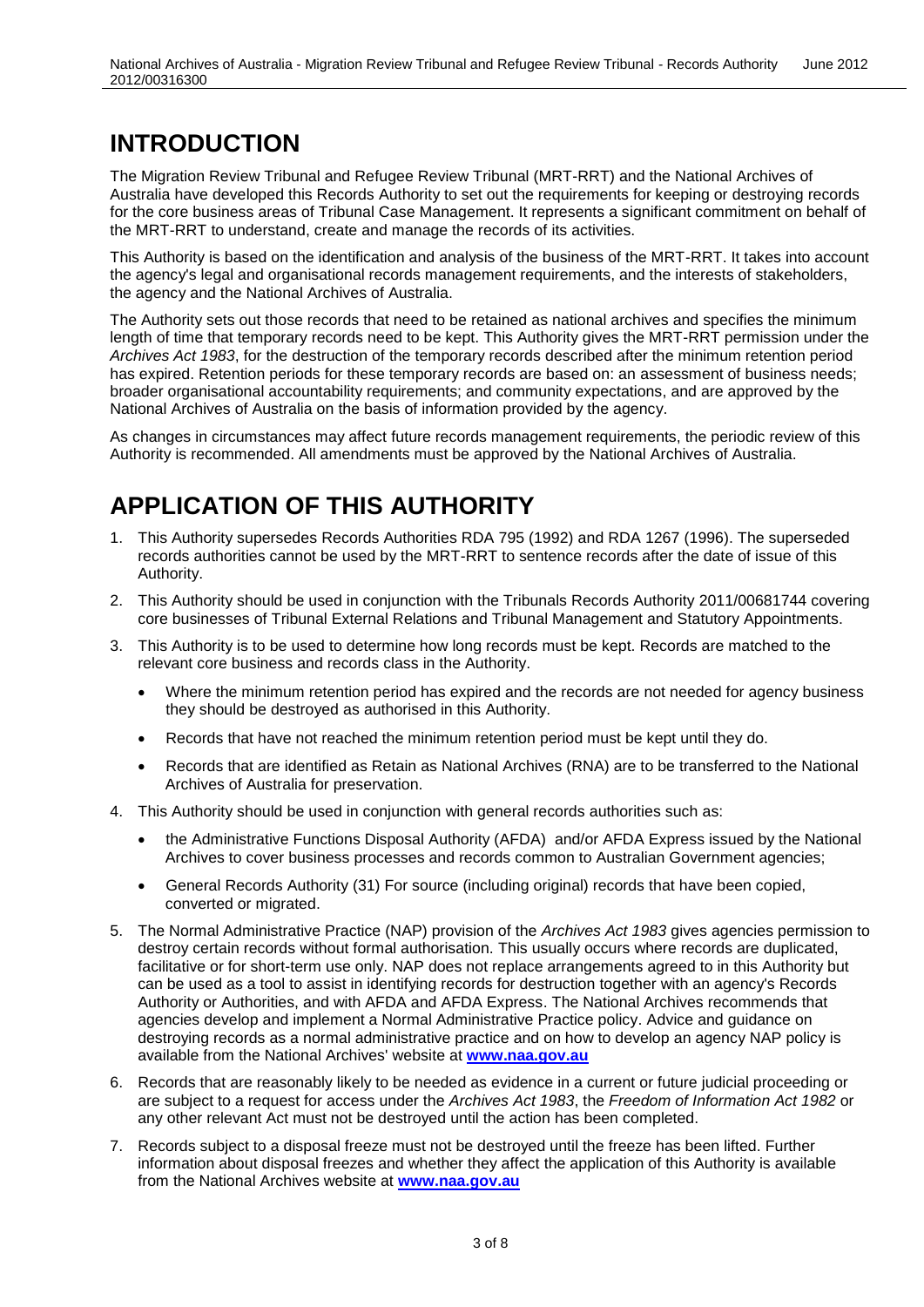- 8. Where the method of recording information changes (for example from a manual system to an electronic system, or when information is migrated from one system to a new system) this authority can still be applied, providing the records document the same core business. The information must be accessible for the period of time prescribed in this Authority. The MRT-RRT will need to maintain continuing access to the information, including digital information, for the periods prescribed in this records authority or until the information is transferred into the custody of the National Archives.
- 9. In general, retention requirements indicate a minimum period for retention. The MRT-RRT may extend minimum retention periods if it considers that there is an administrative need to do so, without further reference to the National Archives. Where the MRT-RRT believes that its accountability will be substantially compromised because a retention period or periods are not adequate, they should contact the National Archives for review of the retention period.
- 10. Records coming within 'Retain as national archives' classes in this Authority have been determined to be part of the archival resources of the Commonwealth under section 3C of the *Archives Act 1983*. The determination of Commonwealth records as archival resources of the Commonwealth obliges agencies to transfer the records to the National Archives when they cease to be current and, in any event, within 15 years of the records coming into existence, under section 27 of the *Archives Act 1983*.
- 11. Records in the care of agencies should be appropriately stored, managed and preserved. Agencies need to meet this obligation to ensure that the records remain authentic and accessible over time. Under Section 31 of the *Archives Act 1983*, access arrangements are required for records that become available for public access including those records that remain in agency custody.
- 12. Appropriate arrangements should be made with the National Archives when records are to be transferred into custody. The National Archives accepts for transfer only those records designated as national archives.
- 13. Advice on how to use this Authority is available from the MRT-RRT records manager. If there are problems with the application of the Authority that cannot be resolved, please contact the National Archives.

#### **CONTACT INFORMATION**

For assistance with this authority or for advice on other records management matters, please contact the National Archives' Agency Service Centre.

Queen Victoria Terrace Tel: (02) 6212 3610 Parkes ACT 2600 Farkes ACT 2600 Canberra Mail Centre ACT 2610 Website: **[www.naa.gov.au](http://www.naa.gov.au/)**

PO Box 7425 Email: **[recordkeeping@naa.gov.au](mailto:recordkeeping@naa.gov.au)**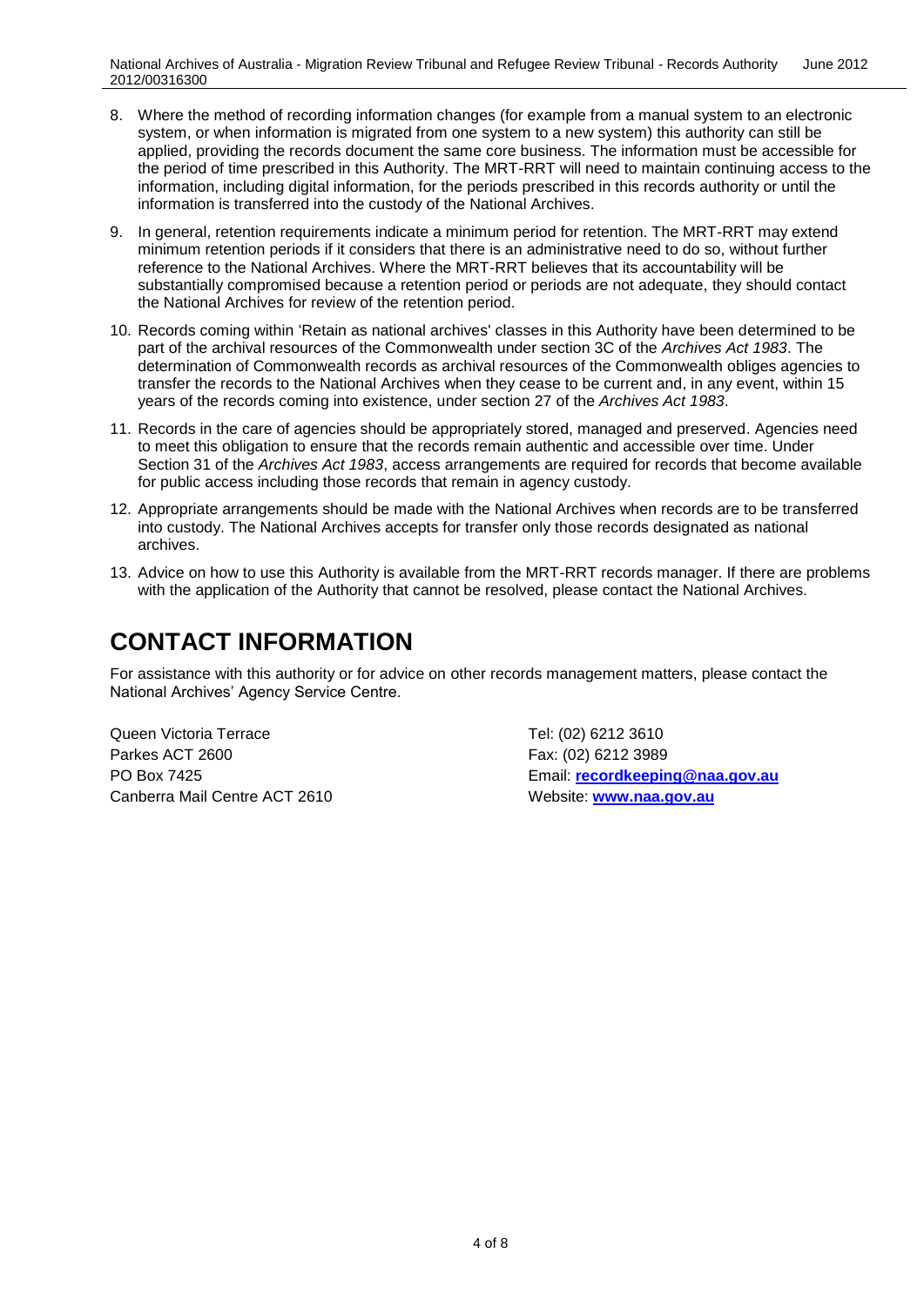### **AUTHORISATION**

#### **RECORDS AUTHORITY 2012/00316300**

| Person to whom notice of<br>authorisation is given: | Amanda McDonald<br><b>Acting Chief Executive Officer</b><br>Migration Review Tribunal and Refugee Review<br>Tribunal<br>L11, 83 Clarence Street<br>Sydney NSW 2001 |
|-----------------------------------------------------|--------------------------------------------------------------------------------------------------------------------------------------------------------------------|
|-----------------------------------------------------|--------------------------------------------------------------------------------------------------------------------------------------------------------------------|

| <b>Purpose:</b>     | Authorises arrangements for the disposal of records in accordance with<br>Section 24(2)(b) of the Archives Act 1983                                                                             |
|---------------------|-------------------------------------------------------------------------------------------------------------------------------------------------------------------------------------------------|
|                     | Determines records classed as 'Retain as national archives' in this<br>Records Authority to be part of the archival resources of the<br>Commonwealth under section 3C of the Archives Act 1983. |
|                     |                                                                                                                                                                                                 |
| <b>Application:</b> | All core business records relating to Tribunal Case Management.                                                                                                                                 |
|                     |                                                                                                                                                                                                 |

This authority gives permission for the destruction, retention or transfer to the National Archives of Australia of the records described. This authority will apply only with the consent of the agency currently responsible for the business documented in the records described.

Authorising Officer **Contract Contract Contract Contract Contract Contract Contract Contract Contract Contract Contract Contract Contract Contract Contract Contract Contract Contract Contract Contract Contract Contract Con** 

29 June 2012

MARGARET CHALKER Director-General (A/g) National Archives of Australia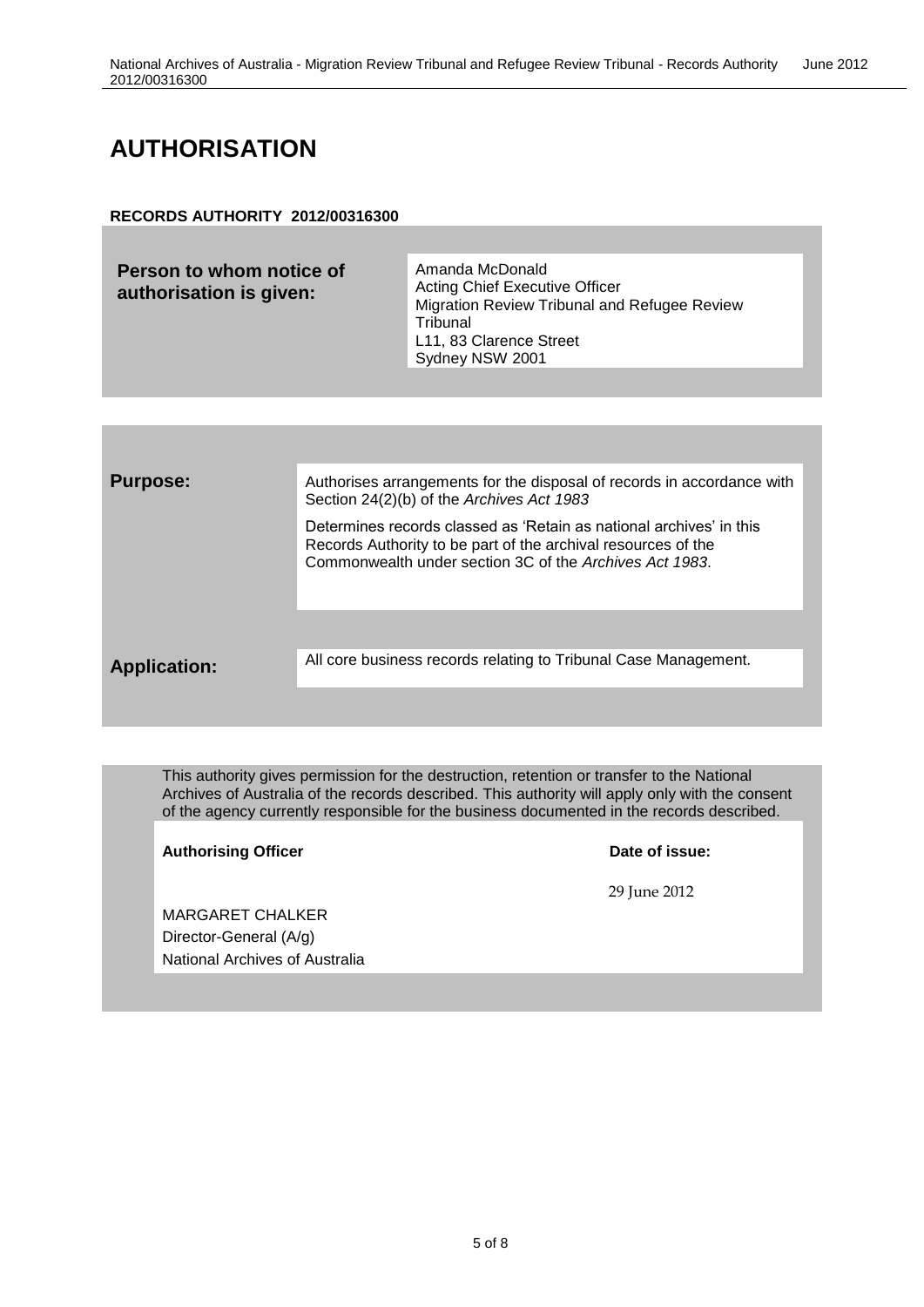#### **TRIBUNAL CASE MANAGEMENT**

The core business of conducting reviews of migration and protection visas in accordance with migration legislation.

The tasks associated with this core business include:

- receiving and processing applications for review;
- constituting cases to members;
- managing individual cases, including handling submissions, processing requests for access to documents, conducting hearings, issuing summonses, and managing judicial remittals;
- making and documenting final review decisions;
- referring cases or matters to or from other agencies or to higher appeal bodies;
- carrying out research;
- liaising with applicants including handling complaints, enquiries and compliments;
- developing and preparing reports and statistics relating to the processing and management of review cases and case loads.

The performance of the core business is supported by general administrative tasks such as:

- developing policies, procedures and guidelines;
- developing operational schedules and rosters;
- routine arrangements for hearings, such as room and facility bookings;
- managing the provision of interpreter services.

*For records relating to the receipt and dispatch of mail, including mail registers, receipts for registered mail, air freight consignment notes, and file transfer forms, use AFDA/AFDA Express – INFORMATION MANAGEMENT.*

*For records relating to freedom of information requests, use AFDA/AFDA Express – INFORMATION MANAGEMENT.*

*For security breaches and general security arrangements, use AFDA/AFDA Express - PROPERTY MANAGEMENT.* 

*For records of the tribunals' Management Board, use GOVERNING BODIES General Records Authority 27.*

*For the production and distribution of published reports, use AFDA/AFDA Express – PUBLICATION.* 

*For records relating to managing relationships with other tribunals, government and community stakeholders, including the provision of advice, use Tribunal Records Authority 2011/00681744 – TRIBUNAL EXTERNAL RELATIONS.*

For records relating to establishing and managing the administration of the tribunals, including the appointment *and terms and conditions of statutory appointees, and the development of tribunal policies, procedures and guidelines, use Tribunal Records Authority 2011/00681744 – TRIBUNAL MANAGEMENT AND STATUTORY APPOINTMENTS.*

*For managing the acquisition of goods and services; the issue, receipt and assessment of tenders; and the management of the performance of external consultants and other service providers, use AFDA/AFDA Express - PROCUREMENT.*

*For records relating to visits by the Minister and/or members of parliament, use AFDA/AFDA Express – GOVERNMENT RELATIONS.*

*For legal research reports and advice, use AFDA/AFDA Express – LEGAL SERVICES.*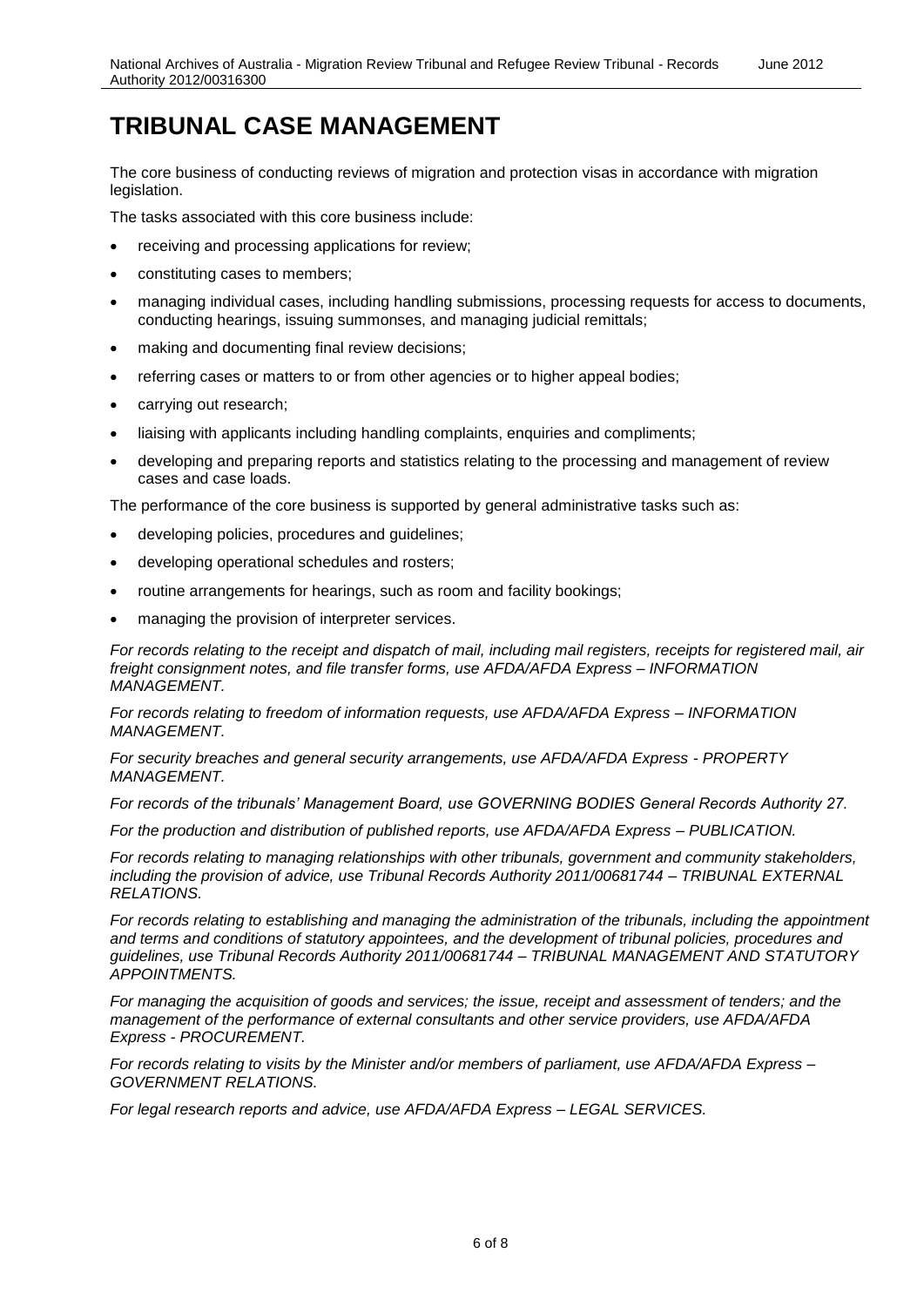#### **TRIBUNAL CASE MANAGEMENT**

| Class no | <b>Description of records</b>                                                                                                                                                                                                                                                                                                                                                                                                                                                                                                                                                                                                                                                                                                                                                                                                                                                                                                                                                                                                                                                                                                                                                                                                    | <b>Disposal</b><br>action                                                                     |
|----------|----------------------------------------------------------------------------------------------------------------------------------------------------------------------------------------------------------------------------------------------------------------------------------------------------------------------------------------------------------------------------------------------------------------------------------------------------------------------------------------------------------------------------------------------------------------------------------------------------------------------------------------------------------------------------------------------------------------------------------------------------------------------------------------------------------------------------------------------------------------------------------------------------------------------------------------------------------------------------------------------------------------------------------------------------------------------------------------------------------------------------------------------------------------------------------------------------------------------------------|-----------------------------------------------------------------------------------------------|
| 61079    | The following significant records:<br>summary records and final tribunal decisions relating to all cases<br>٠<br>reviewed by the tribunals;<br>case files (set aside, remitted, affirmed, no jurisdiction, lapsed, raised in<br>٠<br>error) that are controversial, have set legal precedent or have led to<br>substantial change to tribunal policies or operations, includes<br>documentation of hearings and audio recordings such as, the 'Vean',<br>'Wang' and 'Khan' cases;<br>final versions of reports containing significant or high level advice or<br>٠<br>research that is provided to tribunal members to inform case reviews and<br>decisions, such as country advice research;<br>final versions of reports to the Minister relating to compliance with tribunal<br>$\bullet$<br>operations and activities, such as reports advising on compliance with the<br>Refugee Review Tribunal's 90 day review period for refugee review<br>cases;<br>final versions of tribunal policies and procedures that govern the conduct<br>$\bullet$<br>of case reviews and decisions, includes final principal member directions;<br>and<br>master set of summary decisions bulletin, also known as the<br>٠<br>PrécisBulletin. | Retain as<br>national<br>archives                                                             |
| 61080    | Records documenting:<br>Operational schedules and rosters, such as daily hearing schedules, and<br>$\bullet$<br>member schedules and rosters;<br>Provision of interpreter services, including booking forms and language<br>$\bullet$<br>registers;<br>Routine arrangements for hearings, such as room, facility, phone and<br>$\bullet$<br>video conferencing bookings and arrangements;<br>Final signed constitution schedules;<br>٠<br>Liaison with and submissions from potential applicants, where an<br>٠<br>application is not subsequently lodged; and<br>Receipt of submissions which are unidentifiable.                                                                                                                                                                                                                                                                                                                                                                                                                                                                                                                                                                                                               | Destroy 1<br>year after<br>action<br>completed.                                               |
| 61081    | Original documents and items received from applicants to support a case that<br>are not required to be retained as part of the case file which is either:<br>not wanted by the owner; or<br>$\bullet$<br>unable to be returned to the owner after reasonable efforts have been<br>made for their return.                                                                                                                                                                                                                                                                                                                                                                                                                                                                                                                                                                                                                                                                                                                                                                                                                                                                                                                         | Destroy 1<br>year after<br>reasonable<br>efforts have<br>been made to<br>return the<br>items. |